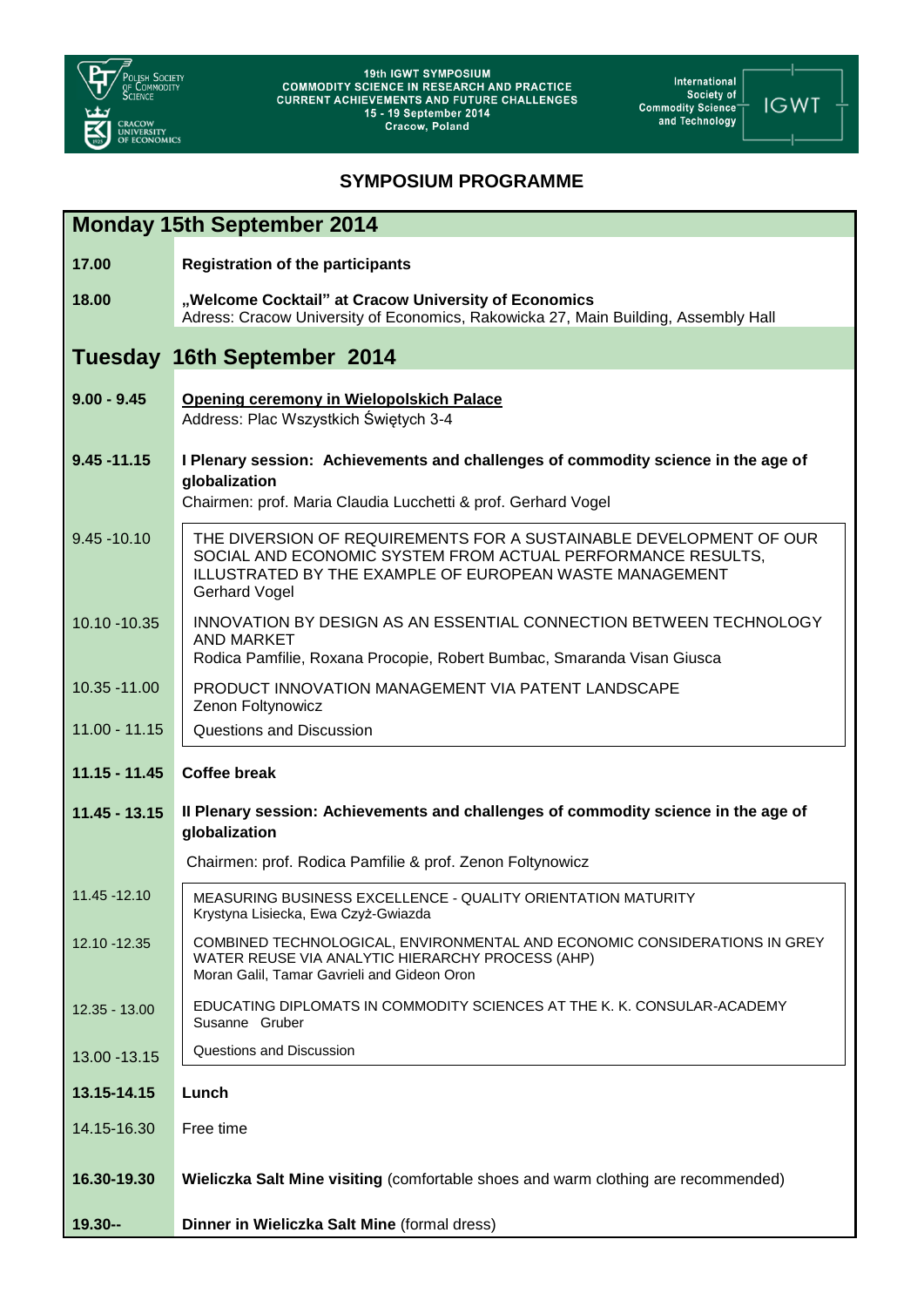

International<br>Fociety of<br>Commodity Science<br>and Technology

**IGWT** 

| <b>Wednesday 17th September 2014</b> |                                                                                                                                                                                                                                                                                                                                                                                                        |  |
|--------------------------------------|--------------------------------------------------------------------------------------------------------------------------------------------------------------------------------------------------------------------------------------------------------------------------------------------------------------------------------------------------------------------------------------------------------|--|
| 9.30-11.00                           | Parallel sessions (casual dress is recommended)                                                                                                                                                                                                                                                                                                                                                        |  |
|                                      | Panel session I: Towards quality - management systems and solutions<br>Adress: Cracow University of Economics, Rakowicka 27, Sport Pavilion, room 7<br>Chairmen: prof. Marta Karkalíková & prof. Krystyna Lisiecka                                                                                                                                                                                     |  |
| $9.30 - 9.50$                        | FOSTERING THE COMPLIANCE OF PRODUCTION PROCESSES IN AREAS WITH HIGH<br>INCIDENCE OF ETHNIC ENTREPRENEURSHIP: THE CREATION OF A CHECK-UP TOOL IN<br>PRATO INDUSTRIAL DISTRICT<br>Leonardo Borsacchi, Andrea Ferrannini, Mario Biggeri                                                                                                                                                                   |  |
| $9.50 - 10.10$                       | SYSTEM APPROACH TO QUALITY AND ENVIRONMENTAL MANAGEMENT SINCE 2015 -<br>REVOLUTIONARY OR EVOLUTIONARY CHANGES?<br>Alina Matuszak-Flejszman                                                                                                                                                                                                                                                             |  |
| 10.10 -10.30                         | THE ENVIRONMENTAL MANAGEMENT SYSTEM: A VECTOR FOR THE TERRITORIAL<br>DEVELOPMENT. THE EXPERIENCE OF THE TOWN OF GIAVENO<br>Riccardo Beltramo, Stefano Duglio, Giovanni Peira, Luca Gerbino                                                                                                                                                                                                             |  |
| 10.30 - 10.50                        | BUSINESS PROCESS ORIENTATION - EMPIRICAL SURVEY RESULTS<br>Ewa Czyż-Gwiazda                                                                                                                                                                                                                                                                                                                            |  |
| 10.50 - 11.00                        | Questions and Discussion                                                                                                                                                                                                                                                                                                                                                                               |  |
|                                      | Panel session II: Towards sustainable development<br>Chairmen: prof. Daniela Ivanova & prof. Wacław Adamczyk<br>Adress: Cracow University of Economics, Rakowicka 27, Sport Pavilion, room 8                                                                                                                                                                                                           |  |
| $9.30 - 9.50$                        | A SOCIO-ECOLOGICAL STUDY ON PLASMA DISPLAY PANEL TVS<br>Mitsuharu Mitsui                                                                                                                                                                                                                                                                                                                               |  |
| $9.50 - 10.10$                       | SUSTAINABILITY LABELS ON PRODUCTS: CONSUMER UNDERSTANDING AND USE IN<br><b>BULGARIA</b><br>Daniela Ivanova, Elka Vasileva, Stiliyan Stefanov, Nina Tipova                                                                                                                                                                                                                                              |  |
| $10.10 - 10.30$                      | LIFE CYCLE INVENTORY ASPECTS OF INTERNAL TRANSPORT - OPERATION OF THE<br>FORKLIFTS FITTED WITH INTERNAL COMBUSTION ENGINES<br>Paweł Fuc, Przemysław Kurczewski, Anna Lewandowska, Jerzy Merkisz, Ewa Nowak, Andrzej<br>Ziółkowski                                                                                                                                                                      |  |
| 10.30 - 10.50                        | INCLUDING EXTERNAL COSTS IN ENERGY SECTOR WOULD THEY CHANGE COST-<br>COMPETITIVENESS OF DIFFERENT ENERGY SOURCES?<br>Matevz Obrecht, Matjaz Denac                                                                                                                                                                                                                                                      |  |
| 10.50 -11.00                         | Questions and Discussion                                                                                                                                                                                                                                                                                                                                                                               |  |
| 11.00-12.00                          | Associate Conference of Faculty of Economics of Kazimierz Pulaski University of<br>Technology and Humanities in Radom "The role of the commodity science in quality<br>management in terms of the knowledge economy. Commodity in science and practice"<br>Adress: Cracow University of Economics, Rakowicka 27, Sport Pavilion, room 9<br>Chairman: prof. Jerzy Żuchowski, prof. Andrzej Korzeniowski |  |
|                                      | Coffee break<br>Poster session I discussion: Achievements and challenges of commodity science<br>Poster session II discussion: Towards quality - management systems and solutions<br>Poster session III discussion: Towards sustainable development                                                                                                                                                    |  |
| 12.00-18.00                          | Industrial Tour (Lunch, Fiat Auto Poland or Kompania Piwowarska Brewery) (casual dress)                                                                                                                                                                                                                                                                                                                |  |
| $19.30 -$                            | Traditional Polish Feast (casual dress is recommended)                                                                                                                                                                                                                                                                                                                                                 |  |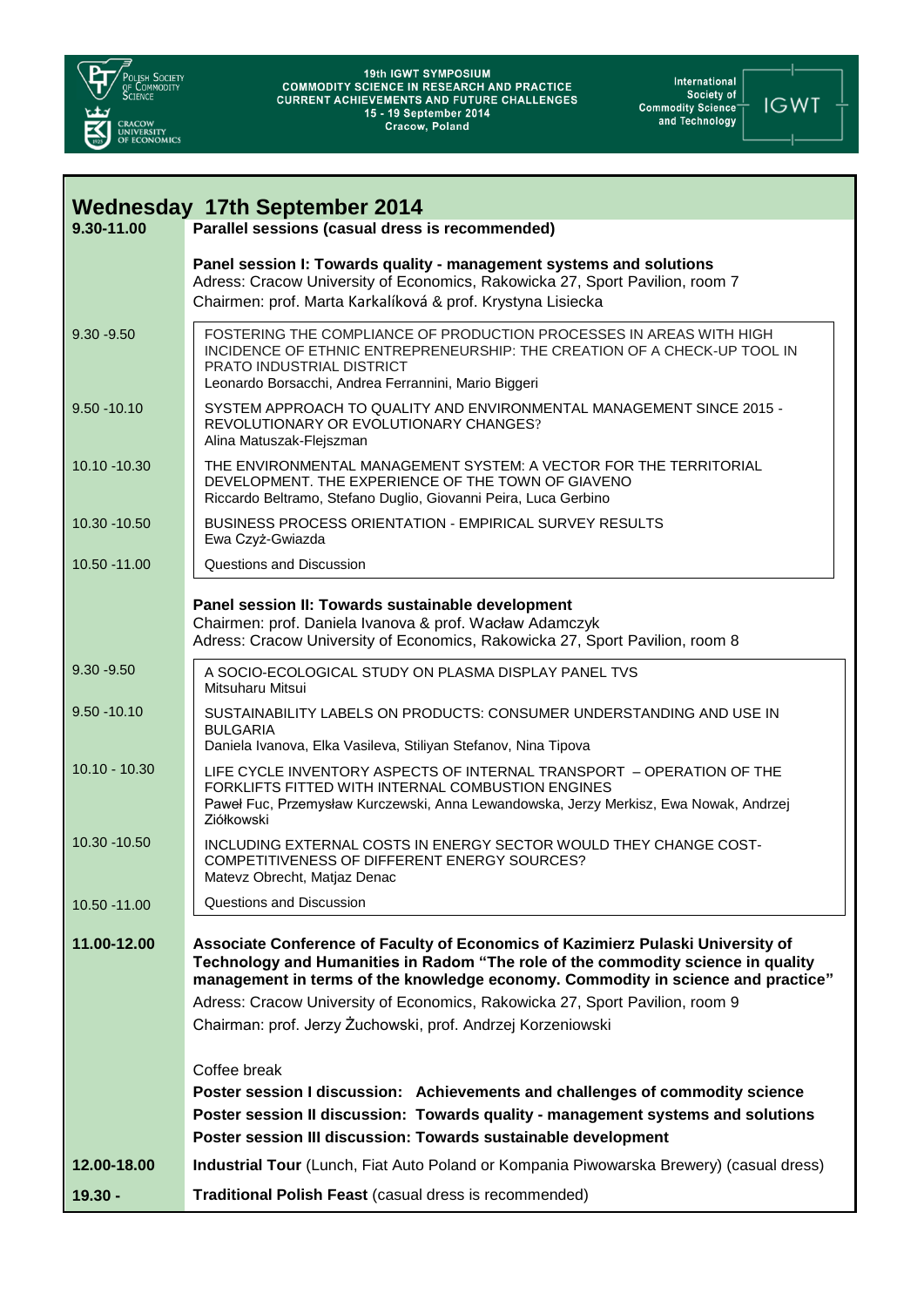

International<br>Fociety of Society<br>Commodity Science<br>The and Technology



| <b>Thursday 18 September 2014</b> |                                                                                                                                                                                                                                                         |  |
|-----------------------------------|---------------------------------------------------------------------------------------------------------------------------------------------------------------------------------------------------------------------------------------------------------|--|
| $9.15 - 10.45$                    | III Plenary session: Consumer protection and satisfaction. Innovations in product<br>development and packaging<br>Adress: Cracow University of Economics, Rakowicka 27, Sport Pavilion, room 9<br>Chairmen: PhD. Agnieszka Kawecka & PhD. Jerzy Szakiel |  |
| $9.15 - 9.30$                     | FOOD DESIGN AS INNOVATION IN THE FOOD PRODUCTS DEVELOPMENT AND MARKET<br>COMMUNICATION- MODEL ANALYSIS<br>Karol Krajewski                                                                                                                               |  |
| $9.30 - 9.45$                     | FOOTWEAR CARBON FOOTPRINT IN FOOTWEAR INDUSTRY (CO2SHOE)<br>Andrzej Gajewski, Joaquin Ferrer, Miguel A., Martínez Alberto Zapatero, Natalia Cuesta, Robert<br>Gajewski                                                                                  |  |
| $9.45 - 10.00$                    | INNOVATION POTENTIAL - INDICATORS FOR SME<br><b>Martin Mizla</b>                                                                                                                                                                                        |  |
| 10.00 - 10.15                     | CAPACITY OF ECOINNOVATION DEVELOPMENT IN POLISH MANUFACTURING SECTOR -<br>SMALL EVIDENCE FROM EMPIRICAL STUDIES<br><b>Tomasz Nitkiewicz</b>                                                                                                             |  |
| 10.15 -10.30                      | REGULATIONS RELATING TO THE CONTAINED USE OF GMOS ON THE EXAMPLE OF A<br>PHARMACOLOGICAL RESEARCH INSTITUTION - CASE STUDY<br>Tomasz Lech                                                                                                               |  |
| 10.30 - 10.45                     | Questions and Discussion                                                                                                                                                                                                                                |  |
| 10.45-11.15                       | <b>Coffee break</b>                                                                                                                                                                                                                                     |  |
|                                   | Poster session IV discussion: Consumer protection and satisfaction. Innovations in<br>product development and packaging                                                                                                                                 |  |
| 11.15-12.45                       | <b>Parallel sessions</b>                                                                                                                                                                                                                                |  |
|                                   | Panel session III: Food products' quality & Future trends and challenges in the food<br>sector                                                                                                                                                          |  |
|                                   | Adress: Cracow University of Economics, Rakowicka 27, Sport Pavilion, room 7<br>Chairmen: prof. Piotr Przybyłowski & prof. Stanisław Popek                                                                                                              |  |
| 11.15 -11.30                      | EXTENSION OF STORAGE DURATION OF SOME KINDS OF BREADS THROUGH<br><b>RADURATION</b><br>Silva I. Sahradyan, Amelia V. Ghazaryan, Narine Hovhannisyan                                                                                                      |  |
| 11.30 - 11.45                     |                                                                                                                                                                                                                                                         |  |
|                                   | ROMANIA'S EXPERIENCE REGARDING THE PRODUCTION, MERCHANDISING AND<br>CONSUMPTION OF PRODUCTS BASED ON GMO'S<br>Magdalena Bobe, Lavinia-Alexandra Cristescu, Maria Toma                                                                                   |  |
| 11.45 - 12.00                     | INFLUENCE OF EXTREME HEATING ON COLOUR AND ANTIOXIDANT ACTIVITY OF<br>DIFFERENT TYPES OF HONEY<br>Aleksandra Wilczyńska, Piotr Przybyłowski                                                                                                             |  |
| 12.00 - 12.15                     | THE QUALITY OF CONVENIENCE FOODS ON THE EXAMPLE OF SOUP CONCENTRATES<br>AVAILABLE ON THE POLISH MARKET<br>Michał Halagarda                                                                                                                              |  |
| 12.15 - 12.30                     | PERCEPTION OF PORK QUALITY BY STUDENTS<br>Anna Sylwia Tarczyńska                                                                                                                                                                                        |  |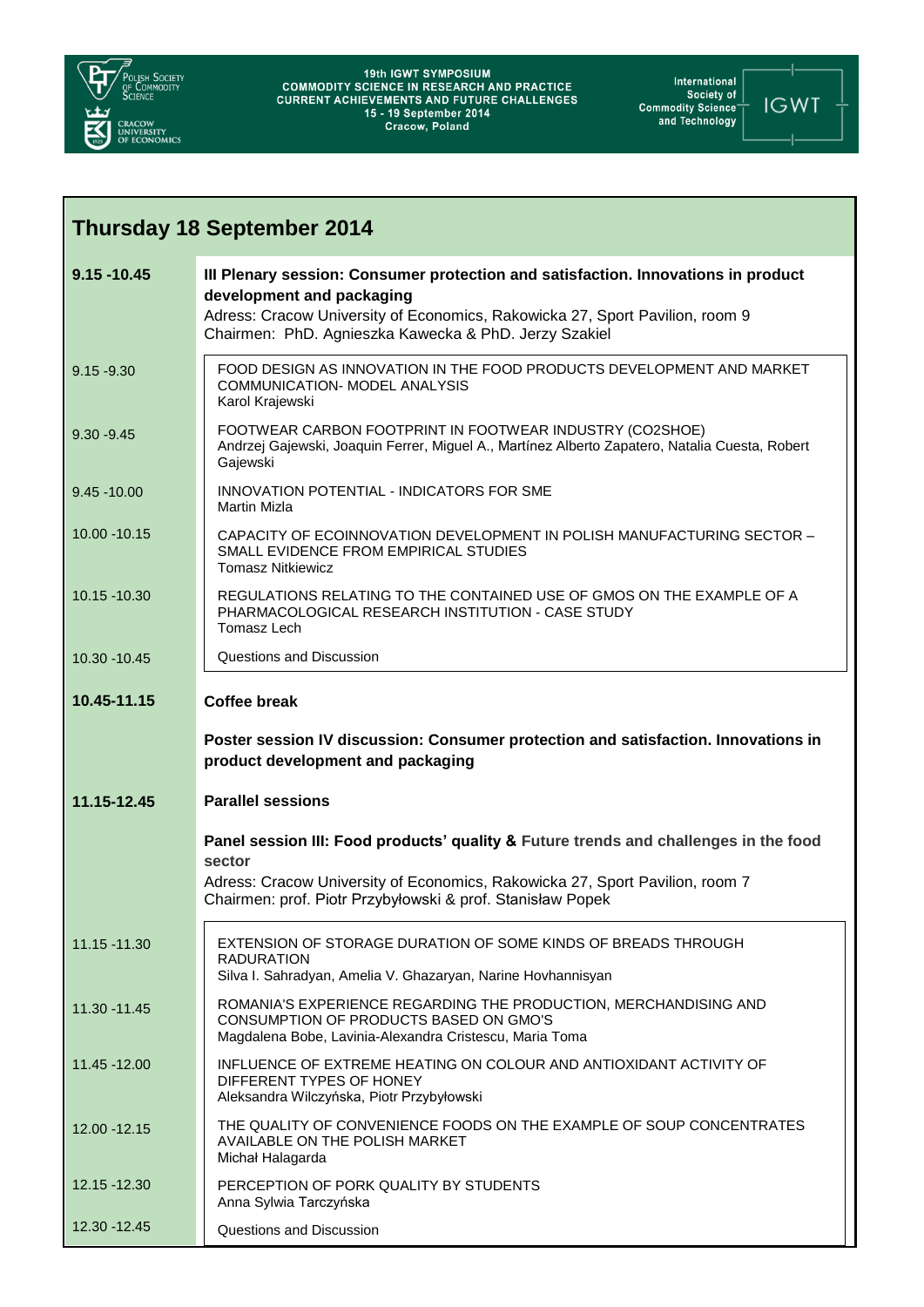| OLISH SOCIETY<br>of Commodity<br>Science<br><b>CRACOW<br/>UNIVERSITY<br/>OF ECONOMICS</b> | <b>19th IGWT SYMPOSIUM</b><br>International<br><b>COMMODITY SCIENCE IN RESEARCH AND PRACTICE</b><br>Society of<br><b>CURRENT ACHIEVEMENTS AND FUTURE CHALLENGES</b><br><b>IGWT</b><br><b>Commodity Science<sup>-</sup></b><br>15 - 19 September 2014<br>and Technology<br><b>Cracow, Poland</b> |
|-------------------------------------------------------------------------------------------|-------------------------------------------------------------------------------------------------------------------------------------------------------------------------------------------------------------------------------------------------------------------------------------------------|
|                                                                                           | Panel session IV: Non-food products' quality & innovations<br>Adress: Cracow University of Economics, Rakowicka 27, Sport Pavilion, room 8<br>Chairmen: prof. Renata Salerno-Kochan & prof. Mitsuharu Mitsui                                                                                    |
| 11.15 -11.30                                                                              | THE ROLE OF CONSUMERS IN COMMODITY SCIENCES – THE CASE OF<br>ENVIRONMENTALLY AND SOCIALLY SUSTAINABLE TEXTILE AND CLOTHING PRODUCTS<br>Małgorzata Koszewska                                                                                                                                     |
| 11.30 - 11.45                                                                             | CORRELATIONS BETWEEN PERFORMANCE PROPERTIES OF TEXTILES AND<br>CONCENTRATION OF FABRIC SOFTENER IN RINSING BATH<br>Tomasz Wasilewski, Marta Ogorzałek, Emilia Klimaszewska                                                                                                                      |
| 11.45 - 12.00                                                                             | CURRENT ISSUES IN ELECTRIC AND ELECTORNIC EQUIPMENT ENERGY LABELLING<br>Ľubica Knošková, Alena Dudeková                                                                                                                                                                                         |
| 12.00 - 12.15                                                                             | COMMODITY SCIENCE APPROACHES TO QUALITY FORMATION OF WATER-DISPERSION<br><b>PAINTS</b><br>Taras Karavayev, Valentyn Sviderskyi                                                                                                                                                                  |
| 12.15 -12.30                                                                              | A COMPARISON BETWEEN INSTRUMENTAL TEST RESULTS AND SENSORY ANALYSIS OF<br>SELECTED PROPERTIES FACILITATING GLOBAL EVALUATION OF COSMETIC EMULSION<br><b>STABILITY</b><br>Jerzy Szakiel                                                                                                          |
| 12.30 - 12.45                                                                             | Questions and Discussion                                                                                                                                                                                                                                                                        |
| 12.45 - 13.15                                                                             | Poster session V discussion: Food products' quality & Future trends and challenges in<br>the food sector                                                                                                                                                                                        |
|                                                                                           | Poster session VI discussion: Non-food products' quality & innovations                                                                                                                                                                                                                          |
| 13.15 - 14.15                                                                             | Lunch                                                                                                                                                                                                                                                                                           |
| 14.15-15.45                                                                               | Panel session V: Commodity science in research and practice of young scientists<br>Adress: Cracow University of Economics, Rakowicka 27, Sport Pavilion, room 7<br>Chairmen: PhD. Małgorzata Miśniakiewicz & prof. Jacek Łuczak                                                                 |
| 14.15 -14.30                                                                              | INVESTIGATION OF SWEET SUBSTANCES OF DIFFERENT MOLECULAR STRUCTURE BY<br>POTENTIOMETRIC TASTE SENSOR WITH SOLID STATE ELECTRODES<br>Ewa Marjańska, Maria Szpakowska                                                                                                                             |
| 14.30 - 14.45                                                                             | CONSUMERS' OPINION ON SAFETY AND FUNCTIONALITY OF FOOD ALL PRODUCTS<br><b>PACKAGING</b><br>Agnieszka Kawecka                                                                                                                                                                                    |
| 14.45 - 15.00                                                                             | THE MODERN TREND IN ROMANIAN HOTEL RESERVATION – AN EVOLUTION TOWARDS<br><b>ONLINE BOOKING</b><br>Alina-Cerasela Aluculesei, Puiu Nistoreanu                                                                                                                                                    |
| 15.00 - 15.15                                                                             | THE INFLUENCE OF COLORS UPON THE QUALITY OF E-LEARNING SPECIFIC COGNITIVE<br><b>PROCESSES</b><br>Irina Maiorescu                                                                                                                                                                                |
| 15.15 - 15.30                                                                             | STUDY REGARDING THE SATISFACTION OF STUDENTS IN THE BUCHAREST ACADEMY<br>OF ECONOMIC STUDIES, TOWARDS THE CHANGES REGISTERED IN THE ROMANIAN<br>ECONOMIC HIGHER LEARNING<br>Bogdan Gabriel Nistoreanu, Puiu Nistoreanu                                                                          |
| 15.30 - 15.45                                                                             | Questions and Discussion                                                                                                                                                                                                                                                                        |
| $14.15 -$                                                                                 | <b>IGWT Assembly</b><br>Adress: Cracow University of Economics, Rakowicka 27, Sport Pavilion, room 8                                                                                                                                                                                            |
| 16.00 - 19.30                                                                             | <b>Rynek Underground (Main Square Underground)</b>                                                                                                                                                                                                                                              |
| 20.00                                                                                     | Gala Dinner in the Restaurant on the Main Square                                                                                                                                                                                                                                                |